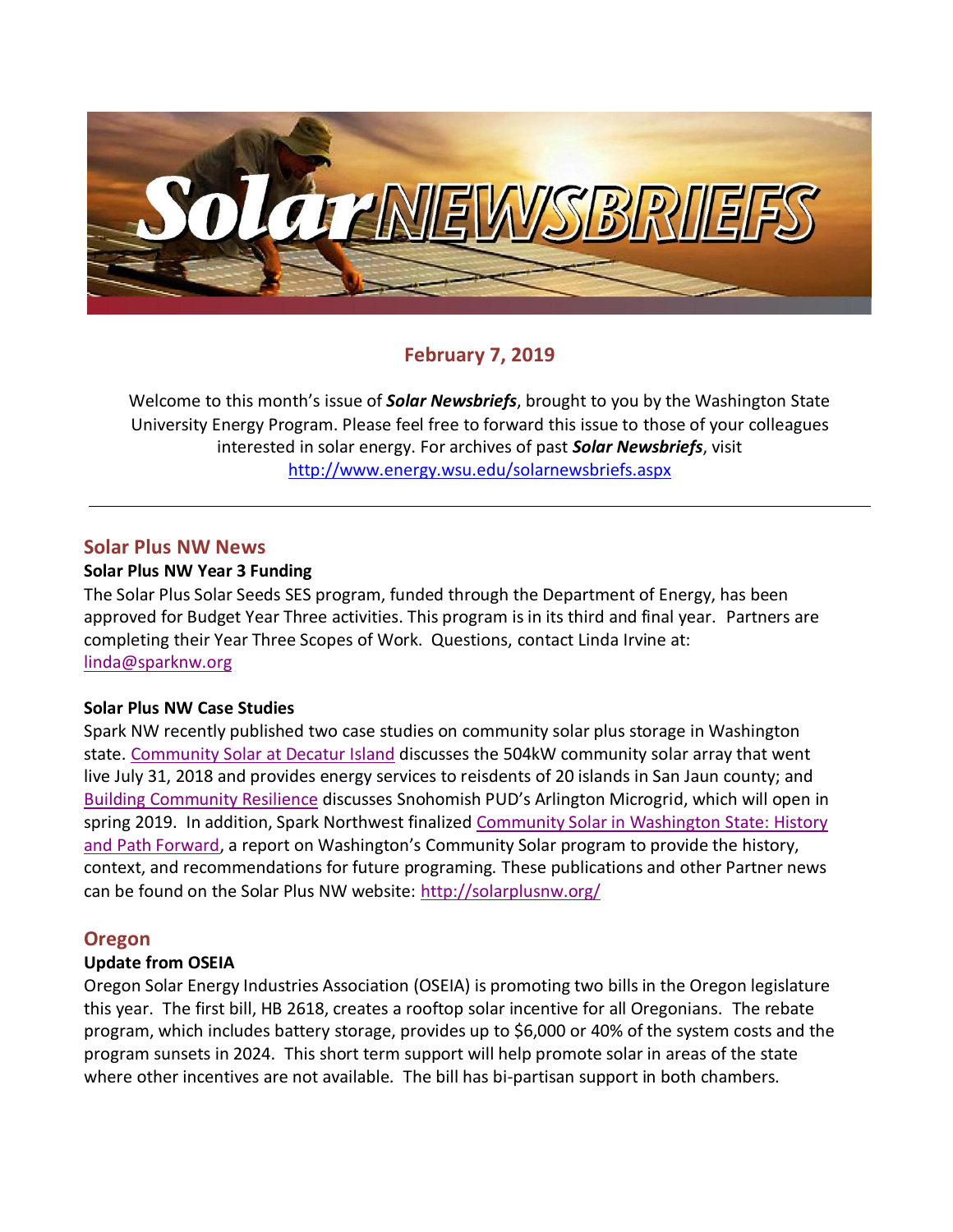OSEIA is also working to improve Oregon's law which requires 1.5% of public building renovation or new building construction to be invested in green energy technology. The bills, HB 2496 and HB 2497, seek to include storage and create an enforcement mechanism to ensure all projects are following the law. For more information contact Angela Crowley-Koch a[t angela@oseia.org](mailto:angela@oseia.org ) 

## **Feds Loan \$48 million for 6 Oregon Solar Energy Projects**

Senators Jeff Merkley and Ron Wyden, D-Ore., announced Monday six Rural Energy for America Program (REAP) loans amounting to \$48.2 million will help bring solar energy production to rural towns in Klamath, Lake, Deschutes and Clackamas counties, where solar facilities will produce enough electricity to power 11,289 Oregon homes and businesses – *News Channel 21*, *KTVZ.com*, Feb 7, 2019: [https://www.ktvz.com/news/feds-loan-48-million-for-6-oregon-solar-energy](https://www.ktvz.com/news/feds-loan-48-million-for-6-oregon-solar-energy-projects/697350106)[projects/697350106](https://www.ktvz.com/news/feds-loan-48-million-for-6-oregon-solar-energy-projects/697350106)

# **Northwest Ag Show: OSU Professor Talks Farm Technology**

A chance observation at a sheep pasture near campus could soon lead to a multi-million-dollar research project for Oregon State University professor Chad Higgins. The university had just installed new solar panels at the six-acre pasture in 2015 when Higgins began to notice something curious. The grass seemed to be growing more lush and green later in the summer beneath the panels, prompting Higgins to monitor weather data in the field – *Capital Press*, January 21, 2019: [https://www.capitalpress.com/ag\\_sectors/research/northwest-ag-show-osu-professor-talks-farm](https://www.capitalpress.com/ag_sectors/research/northwest-ag-show-osu-professor-talks-farm-technology/article_d80cc23e-1b50-11e9-97de-6b8a351b7efd.html)[technology/article\\_d80cc23e-1b50-11e9-97de-6b8a351b7efd.html](https://www.capitalpress.com/ag_sectors/research/northwest-ag-show-osu-professor-talks-farm-technology/article_d80cc23e-1b50-11e9-97de-6b8a351b7efd.html) 

# **Rockwood Boys & Grils Club Installs Solar Panel Array**

Thanks to a grant from Portland General Electric, the Rockwood Boys & Girls Club now has a sustainable source of energy. The club used a \$97,500 grant from PGE's Renewable Development Fund to install solar panels on the facility's property at 454 S.E. 165th Ave., Portland. Funding also provided an educational kiosk for youth to learn about renewable energy and track how much power is generated and used by the building. The grant allows Boys & Girls Clubs of Portland Metro to generate nearly 117 kWh, enough to power 75 percent of the Rockwood Club on a high energy use day – *The Outlook*, February 1, 2019:

[https://pamplinmedia.com/go/42-news/418769-321824-rockwood-boys-and-girls-club-installs](https://pamplinmedia.com/go/42-news/418769-321824-rockwood-boys-and-girls-club-installs-solar-panel-array)[solar-panel-array](https://pamplinmedia.com/go/42-news/418769-321824-rockwood-boys-and-girls-club-installs-solar-panel-array)

# **Cypress Creek Backs Clean Energy Project in Klamath Schools**

Cypress Creek Renewables and the Bonneville Environmental Foundation are proud to partner in a \$25,000 commitment to provide high-quality, high-impact classroom experiences that helps with access to real-world careers in Klamath County. Through a commitment to the foundation's program: Clean Energy, Bright Futures, Cypress Creek will provide a professional development workshop with a full day of renewable energy STEM/CTE activities for 20 educator – *Herald and News*, February 3, 2019:

[https://www.heraldandnews.com/news/local\\_news/cypress-creek-backs-clean-energy-project-in](https://www.heraldandnews.com/news/local_news/cypress-creek-backs-clean-energy-project-in-klamath-schools/article_6717426b-bc4f-5b7a-a19d-1597ea0ab8b1.html)[klamath-schools/article\\_6717426b-bc4f-5b7a-a19d-1597ea0ab8b1.html](https://www.heraldandnews.com/news/local_news/cypress-creek-backs-clean-energy-project-in-klamath-schools/article_6717426b-bc4f-5b7a-a19d-1597ea0ab8b1.html)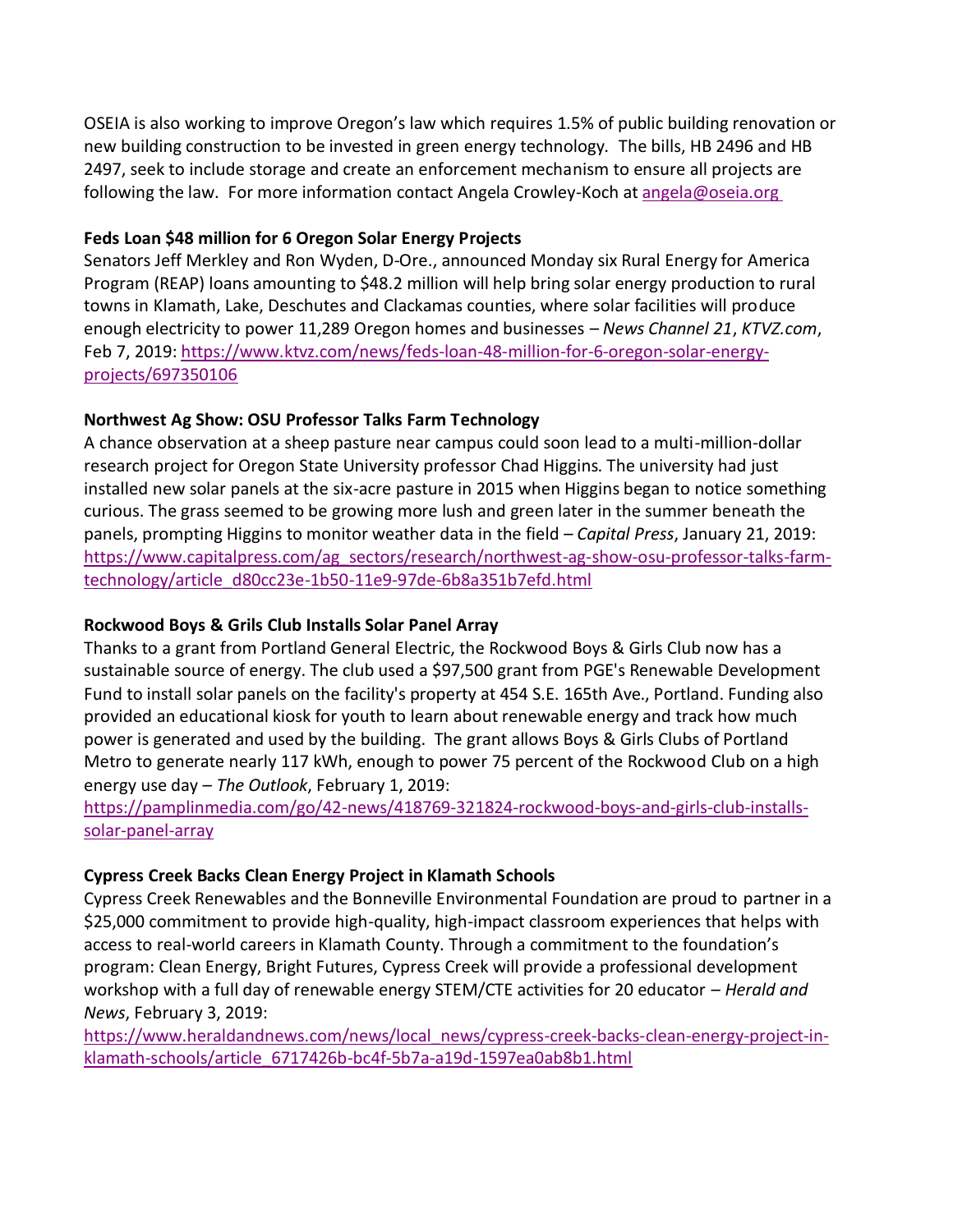#### **State of Oregon Proposes New Rules That Would Limit Solar PV on Farmland**

The Oregon Department of Land Conservation and Development – the state agency charged with overseeing and implementing the state's land use planning program – is proposing new regulations that would prevent developers from siting solar PV facilities on certain farmland deemed high value. Read more and link to the proposed rules at *Renewable + Law*, January 10, 2019: [https://www.lawofrenewableenergy.com/2019/01/articles/oregon/state-of-oregon-proposes-new](https://www.lawofrenewableenergy.com/2019/01/articles/oregon/state-of-oregon-proposes-new-rules-that-would-limit-solar-pv-on-farmland/)[rules-that-would-limit-solar-pv-on-farmland/](https://www.lawofrenewableenergy.com/2019/01/articles/oregon/state-of-oregon-proposes-new-rules-that-would-limit-solar-pv-on-farmland/)

### **Temporary Rules Restrict Oregon Solar Development**

Oregon's land use regulators have temporarily expanded restrictions on solar arrays on high-value farmland over the objections of advocates who claim they will impede development. Solar facilities larger than 12 acres on high-value farmland have required conditional use permits in Oregon, but ambiguities in the regulatory language raised concerns among farm and conservation groups – Mateusz Perkowskim, *Capital Press*, January 28, 2019:

[https://www.capitalpress.com/state/oregon/temporary-rules-restrict-oregon-solar](https://www.capitalpress.com/state/oregon/temporary-rules-restrict-oregon-solar-development/article_3f5e652e-2320-11e9-b718-9fda6d3bbe89.html)[development/article\\_3f5e652e-2320-11e9-b718-9fda6d3bbe89.html](https://www.capitalpress.com/state/oregon/temporary-rules-restrict-oregon-solar-development/article_3f5e652e-2320-11e9-b718-9fda6d3bbe89.html)

#### **Energy Trust Seeks Partners to Devise Innovative Solar Programs for Lower-Income Folks**

The Energy Trust of Oregon, which was criticized during Portland's recent Clean Energy Fund campaign for failing to assist lower-income folks, is enlisting the help of community groups to develop programs that deliver solar energy to residents of modest means. Energy Trust is offering eight to 12 grants of \$5,000 to \$10,000 to help groups create programs to provide solar for low- and moderate-income Oregonians within PGE and Pacific Power territory – Steve Law, *Sustainable Life*, November 13, 2018: [https://pamplinmedia.com/sl/412014-312731-energy-trust-seeks-partners-to-devise-inNovative-solar](https://pamplinmedia.com/sl/412014-312731-energy-trust-seeks-partners-to-devise-innovative-solar-programs-for-lower-income-folks-)[programs-for-lower-income-folks-](https://pamplinmedia.com/sl/412014-312731-energy-trust-seeks-partners-to-devise-innovative-solar-programs-for-lower-income-folks-)

### **Oregon Clean Energy Jobs Bill: An Economic Engine and a Decarbonization Catalyst**

2018's ["Green Wave" election](https://www.statesmanjournal.com/story/opinion/2019/01/03/oregon-riding-green-wave-climate-action/2464678002/) has set the stage for Oregon to lead the United States on climate action in 2019 by enacting statewide cap-and-trade legislation and accelerating complementary policy in its biggest energy-consuming sectors. Governor Kate Brown focused on climate action in her re-election campaign, and legislative leaders have added momentum to pass the state's most significant climate policy opportunity – [the Clean Energy Jobs Bill would cut emissions while generating hundreds of](https://twitter.com/intent/tweet?url=http%3A%2F%2Fwww.forbes.com%2Fsites%2Fenergyinnovation%2F2019%2F01%2F22%2Foregons-clean-energy-jobs-bill-an-economic-engine-and-a-decarbonization-catalyst%2F&text=Clean%20Energy%20Jobs%20Bill%20would%20cut%20emissions%2080%25%2C%20generate%20hundreds%20of%20millions%20in%20statewide%20investments%20%40EnergyInnovLLC)  [millions for statewide investments](https://twitter.com/intent/tweet?url=http%3A%2F%2Fwww.forbes.com%2Fsites%2Fenergyinnovation%2F2019%2F01%2F22%2Foregons-clean-energy-jobs-bill-an-economic-engine-and-a-decarbonization-catalyst%2F&text=Clean%20Energy%20Jobs%20Bill%20would%20cut%20emissions%2080%25%2C%20generate%20hundreds%20of%20millions%20in%20statewide%20investments%20%40EnergyInnovLLC) – Silvio Marcacci*, Forbes*, January 22, 2019: [https://www.forbes.com/sites/energyinnovation/2019/01/22/oregons-clean-energy-jobs-bill-an-](https://www.forbes.com/sites/energyinnovation/2019/01/22/oregons-clean-energy-jobs-bill-an-economic-engine-and-a-decarbonization-catalyst/#12f336ed512d)

### [economic-engine-and-a-decarbonization-catalyst/#12f336ed512d](https://www.forbes.com/sites/energyinnovation/2019/01/22/oregons-clean-energy-jobs-bill-an-economic-engine-and-a-decarbonization-catalyst/#12f336ed512d)

### **Washington News**

### **Solar Deployment Grant Program - Clean Energy Fund**

The Clean Energy Fund Solar Deployment Grant Program is continuing to accept applications for review. This program is for deployment of solar projects in Washington state. For more information and to be added to the distribution list for notifications, please visit: [https://www.commerce.wa.gov/growing](https://www.commerce.wa.gov/growing-the-economy/energy/clean-energy-fund/clean-energy-fund-solar-program/)[the-economy/energy/clean-energy-fund/clean-energy-fund-solar-program/](https://www.commerce.wa.gov/growing-the-economy/energy/clean-energy-fund/clean-energy-fund-solar-program/)

### **Puget Sound Energy Funds Five Solar Projects with Green Power Program Grants**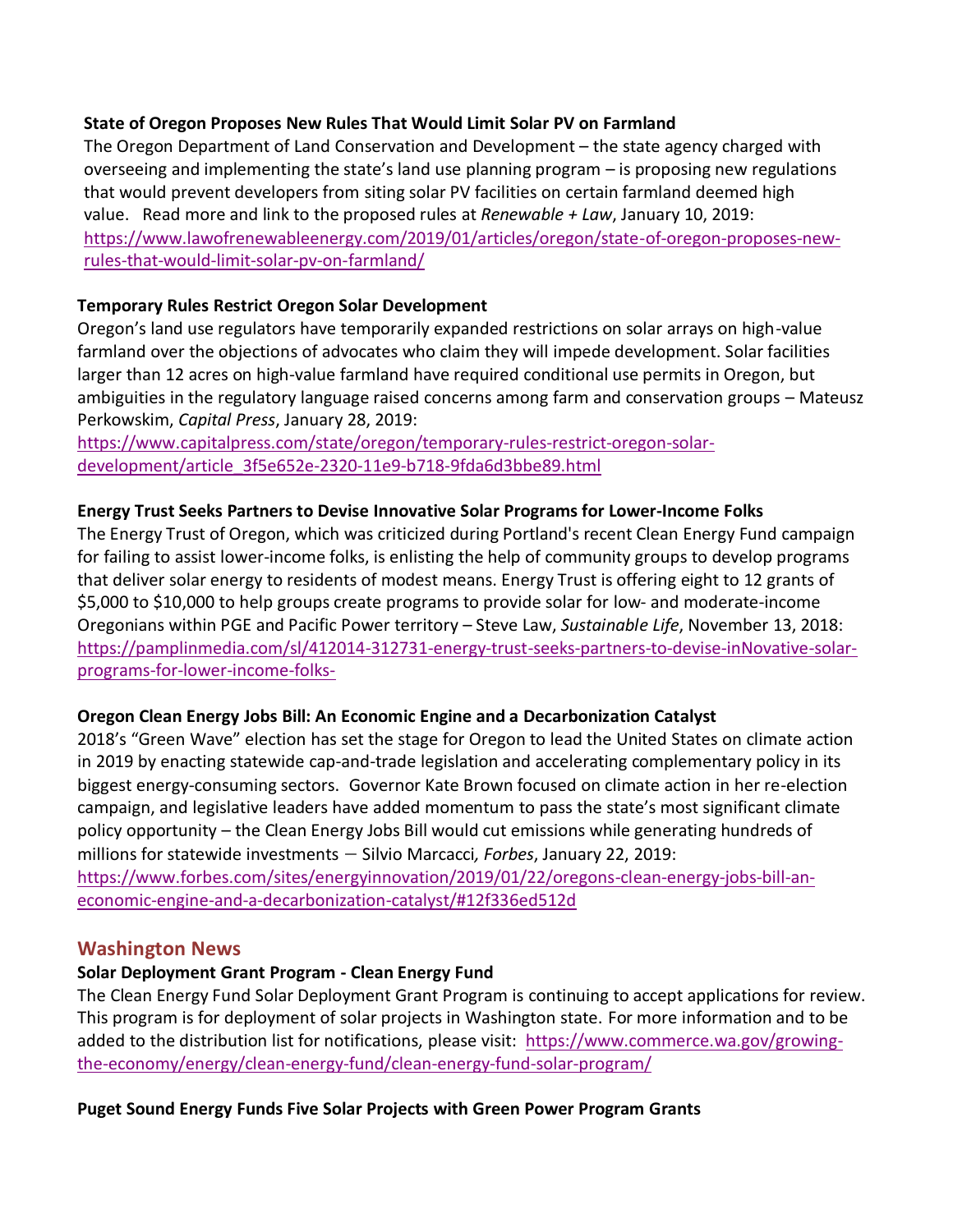This week Puget Sound Energy granted the King County Housing Authority, HopeSource in Cle Elum and the Opportunity Council in Bellingham nearly \$465,000 to install solar panels at five low-income multifamily housing facilities they own and operate. Puget Sound Energy picked the organizations for their work with families in need. Through its Community Energy Efficiency Program, the Washington State University Energy Program provided half of the funding for this project – *Auburn Reporter*, January 30, 2019:

[http://www.auburn-reporter.com/business/pse-funds-five-solar-projects-with-green-power-program](http://www.auburn-reporter.com/business/pse-funds-five-solar-projects-with-green-power-program-grants/)[grants/](http://www.auburn-reporter.com/business/pse-funds-five-solar-projects-with-green-power-program-grants/) 

## **New 'Washington Environmental Health Disparities Map' Elevates Frontline Community Prioirities**

While solar may not directly alleviate local pollution, targeting solar projects to the communities facing the worst of fossil fuel power can be both a symbolic act of transitioning to cleaner communities and provide real value that reduce vulnerability to environmental hazards by reducing economic disparities. Read Deric Gruen's blog on the new Washington Environmental Health Disparities Map. This map offers policy leaders and advocates new, data-driven insights into where people experience the greatest environmental health risk factors in Washington – *Front and Centered Blog*, posted January 8, 2019: <https://frontandcentered.org/ej-map/>

## **School District and City to Reap Benefits of Utility-Owned Microgrid, Thanks to Group Effort**

A group effort by Puget Sound Energy, the city of Tenino, Wash., a nonprofit organization, and others has yielded plans for a utility-owned microgrid that can island and provide power to the Tenino School District. Ultimately, the goal is to create a project that teaches local students and residents about innovative energy technologies and encourages them to pursue careers in the field – *Microgrid Knowledge*, January 2019: <https://microgridknowledge.com/utility-owned-microgrid-puget/>

# **Recent Reports**

### **Solar-Power Benefits Aren't Reaching Communities of Color**

One of the fundamental drivers of the environmental-justice movement is that low-income communities and communities of color are often at the forefront of environmental harm, since they are more likely to live in the path of [air pollution](https://www.citylab.com/environment/2018/04/why-chicagos-mexican-immigrants-are-fighting-air-pollution/557432/) and nea[r toxic facilities like oil refineries.](https://www.citylab.com/environment/2017/11/black-communities-are-75-percent-more-likely-to-live-near-toxic-facilities/546008/) But [a study](https://www.nature.com/articles/s41893-018-0204-z) recently published in *Nature Sustainability* highlights the fact that communities of color are also disproportionately missing out on the benefits of rooftop solar power. Read abstract and access the report – Amal Ahmed, *CityLab*, January 30, 2019:

[https://www.citylab.com/environment/2019/01/solar-panel-pv-black-hispanic-environmental-justice](https://www.citylab.com/environment/2019/01/solar-panel-pv-black-hispanic-environmental-justice-equality/581506/)[equality/581506/](https://www.citylab.com/environment/2019/01/solar-panel-pv-black-hispanic-environmental-justice-equality/581506/) 

#### **Design and Implementation of Community Solar Programs for Low- and Moderate-Income Customers**

The report reviews existing and emerging low- and moderate-income (LMI) community solar programs, discusses key questions related to program design, outlines how states can leverage incentives and finance structures to lower the cost of LMI community solar, and examines marketing and outreach consideration. Produced for CESA by NREL and funded by the U.S. Department of Energy Solar Energy Technologies Office – Clean Energy States Alliance, December 19, 2018:

[https://www.cesa.org/resource-library/resource/design-and-implementation-of-community-solar](https://www.cesa.org/resource-library/resource/design-and-implementation-of-community-solar-programs-for-low-and-moderate-income-customers)[programs-for-low-and-moderate-income-customers](https://www.cesa.org/resource-library/resource/design-and-implementation-of-community-solar-programs-for-low-and-moderate-income-customers)